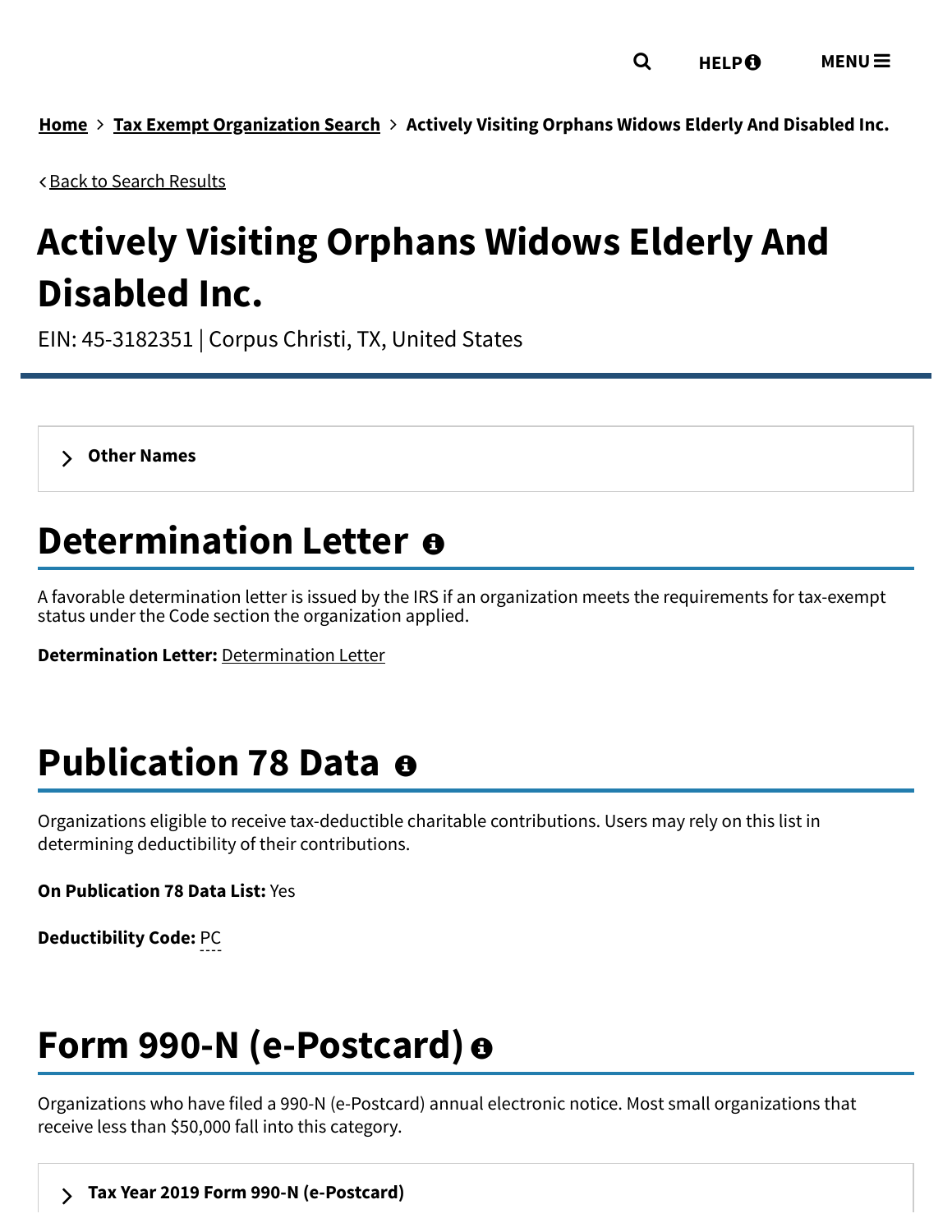#### **Tax Period:**

2019 (07/01/2019 - 06/30/2020)

**EIN:** 45-3182351

**Legal Name (Doing Business as):** Actively Visiting Orphans Widows Elderly And Disabled Inc

#### **Mailing Address:** 2906 Water Lily Dr Corpus Christi, TX 78415 United States

**Principal Officer's Name and Address:** Rodney Pitzer

2906 Water Lily Dr Corpus Christi, TX 78415 United States

**Gross receipts not greater than:** \$50,000

**Organization has terminated:** No

**Website URL:** www.AVOWED.org

 **Tax Year 2016 Form 990-N [\(e-Postcard\)](https://www.irs.gov/credits-deductions-for-individuals#ePostcard01) Tax Year 2015 Form 990-N [\(e-Postcard\)](https://www.irs.gov/credits-deductions-for-individuals#ePostcard02) Tax Year 2014 Form 990-N [\(e-Postcard\)](https://www.irs.gov/credits-deductions-for-individuals#ePostcard03) Tax Year 2013 Form 990-N [\(e-Postcard\)](https://www.irs.gov/credits-deductions-for-individuals#ePostcard04)**

| Page Last Reviewed or Updated: 6-Sept-2019 | <b>Share</b> | $\ominus$ Print |  |
|--------------------------------------------|--------------|-----------------|--|
|                                            |              |                 |  |